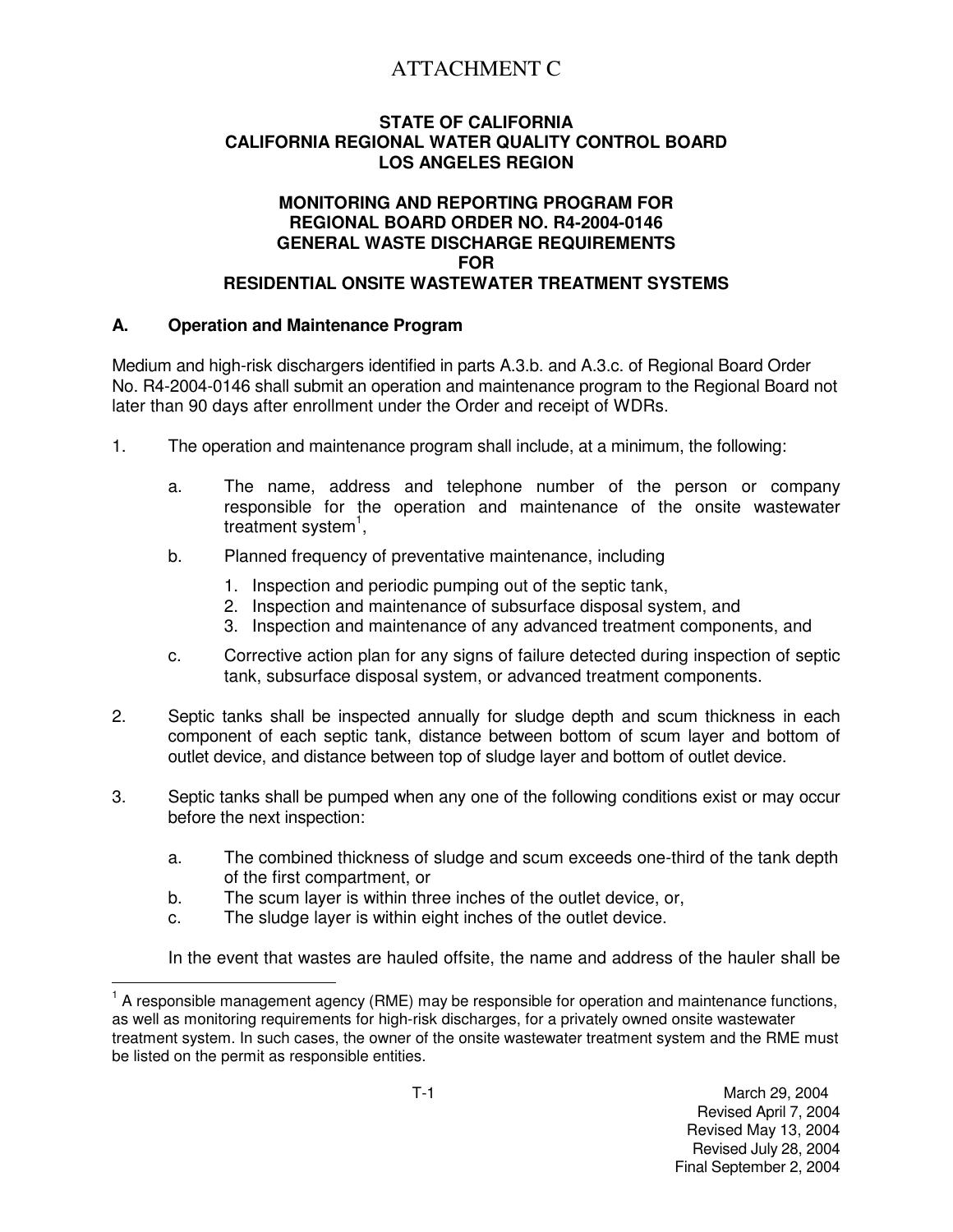reported, along with types and quantities hauled during the reporting period and the location of final point of disposal. In the event that no wastes are hauled during the reporting period, a statement to that effect shall be submitted.

- 4. Subsurface disposal systems shall be subject to an annual visual inspection for signs of failure. Signs to look for include:
	- a. Odors of sewage origin,
	- b. Indication of surfacing wastewater,
	- c. Abnormal settling or erosion,
	- d. Excessive vegetation in disposal area,
	- e. Ponding of wastewater in the disposal area, and
	- f. Excessive vegetation or algae growth in nearby surface waters.

If the subsurface disposal system has inspection pipes or a distribution box, they shall be inspected as well.

- 5. For alternative onsite wastewater treatment systems, the discharger shall submit a plan for the inspection and maintenance of advanced treatment components.
- 6. The discharger shall keep current and submit to the Regional Board an operation and maintenance report every year.

#### **B. Monitoring Program**

High-risk dischargers identified in part A.3.c. of Regional Board Order No, R4-2004-0146 shall submit a monitoring program to the Regional Board not later than 90 days after enrollment under the Order and receipt of WDRs.

- 1. A monitoring plan shall be subject to the Regional Board Executive Officer's (Executive Officer) approval prior to implementation.
- 2. Discharges characterized as high-risk based on a groundwater quality concern shall submit a groundwater monitoring program. A groundwater monitoring program shall include the following:
	- a. The groundwater monitoring wells must be installed to fully assess the background groundwater quality and the downgradient groundwater quality. The plan shall include the exact location of the proposed wells, depths, construction of wells, schedule for the installation and proposed sampling of the wells.
	- b. Upon obtaining the Executive Officer's approval of an adequate groundwater monitoring plan, construction and development of the proposed wells shall be completed within 60 days in accordance with the standards in Bulletins 74-81 and 74-90 of California Department of Water Resources. Within 30 days of installation of monitoring wells, a well installation report including a scaled plot plan, soil boring logs, water quality data, well permits and as-built well construction diagrams shall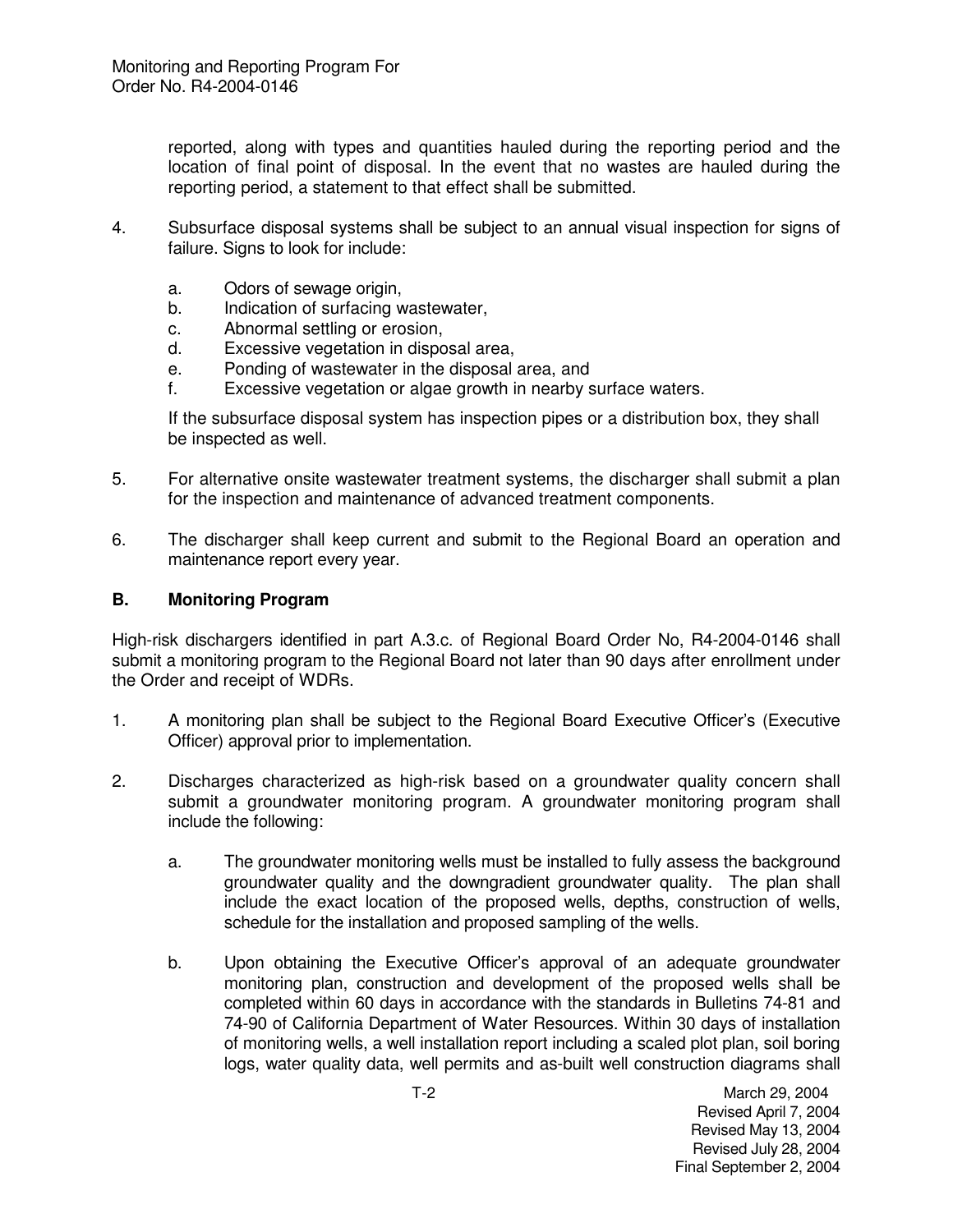be submitted to this Board. This groundwater monitoring schedule may be subject to revision after completion of the first year of baseline water quality monitoring.

- c. The monitoring program must be prepared under the direction of a California Registered Geologist, or Certified Engineering Geologist, or a California Registered Civil Engineer with appropriate experience in hydrogeology.
- d. The following shall constitute the groundwater monitoring program:

|                  |           |         | Minimum     |
|------------------|-----------|---------|-------------|
|                  |           | Type of | Frequency   |
| Constituent      | Units*    | Sample  | of Analysis |
| pH               | pH Units  | grab    | quarterly   |
| Total nitrogen   | mg/L      | grab    | quarterly   |
| Nitrate-nitrogen | mg/L      | grab    | quarterly   |
| Nitrite-nitrogen | mg/L      | grab    | quarterly   |
| Total coliform   | MPN/100mL | grab    | quarterly   |
| Fecal coliform   | MPN/100mL | grab    | quarterly   |
| Enterococcus     | MPN/100mL | grab    | quarterly   |
|                  |           |         |             |

\* MPN/100mL: Most Probable Number per 100 milliliter; mg/L: milligrams per liter

- e. All groundwater monitoring reports must include, at minimum, the following:
	- 4. Well identification, date and time of sampling,
	- 5. Sampler identification and laboratory identification,
	- 6. Quarterly measurement of groundwater levels, recorded to 0.01 feet mean sea level,
	- 7. Groundwater contour map depicting the hydraulic gradient and direction of groundwater flow across the subject tract; and
	- 8. Quarterly calculation of vertical separation of groundwater levels to bottom of each septic disposal system (leach field and /or seepage pit).
- 3. Discharges characterized as high-risk based on a surface water quality concern shall submit a surface water monitoring program. The surface water monitoring program shall include sampling sites upstream and downstream in the surface water body adjacent to the discharge. The sampling sites must be chosen to fully assess the background water quality and the downstream water quality of the adjacent surface water body. The plan shall include the exact location of the sampling sites and proposed sampling frequency. At a minimum, sampling shall be conducted quarterly for one year in which average or above average rainfall occurs.
- 4. Dischargers that provide advanced treatment of sewage effluent may demonstrate compliance with receiving water limits by sampling effluent prior to discharge to the subsurface disposal system. In such cases, dischargers shall submit an effluent sampling plan in lieu of a monitoring plan.
- 5. Unless otherwise approved by the Executive Officer, all analyses shall be conducted at a laboratory certified for such analyses by the California Department of Health Services.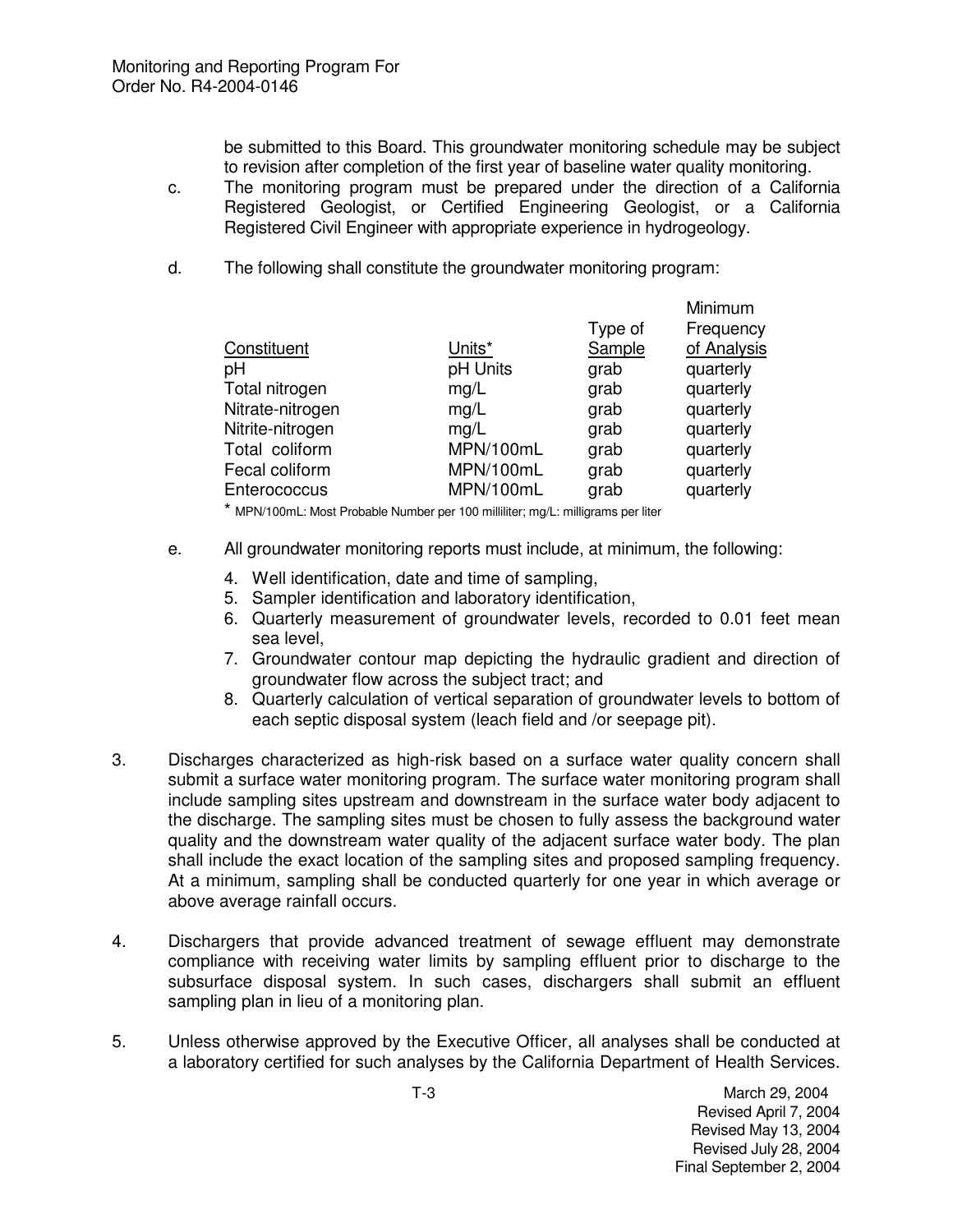All analyses shall be conduced in accordance with the latest edition of Guidelines Establishing Test Procedures for Analysis of Pollutants, promulgated by the U.S. Environmental Protection Agency (USEPA).

- 6. If the discharger monitors any constituent more frequently than required by the General WDRs, the discharger shall submit the monitoring results to the Regional Board.
- 7. The discharger shall retain records of all monitoring information including all calibration and maintenance records, copies of all reports required by these general WDRs, and records of all data used to complete the application for these general WDRs. Records shall be maintained for a minimum of three years from the date of the sample, measurement, or report. This period may be extended during the course of any unresolved litigation regarding this discharge or when requested by the Executive Officer.
- 8. Records of monitoring information shall include the following:
	- a. The date, exact place, and time of sampling or measurements,
	- b. The individual(s) who performed the sampling or measurements,
	- c. The date(s) analyses were performed,
	- d. The individual(s) who performed the analyses,
	- e. The analytical techniques or method used, and
	- f. The results of such analyses.
- 9. All monitoring instruments and devices that are used by the discharger to fulfill the prescribed monitoring program shall be properly maintained and calibrated as necessary to ensure their continued accuracy.
- 10. Each monitoring report must affirm in writing that "All analyses were conducted at a laboratory certified for such analyses by the California Department of Health Services, and in accordance with current USEPA guideline procedures or as specified in this Monitoring Program." Proper chain of custody procedures must be followed and a copy of the chain of custody shall be submitted with the report.
- 11. If there is no discharge, during any reporting period, the report shall so state. Monitoring reports must be addressed to the Regional Board, Attention: Information Technology Unit.
- 12. For every item where the requirements are not met, the discharger shall submit a statement of the cause(s), and actions undertaken or proposed which will bring the discharge into full compliance with waste discharge requirements at the earliest possible time, including a timetable for implementation of those actions.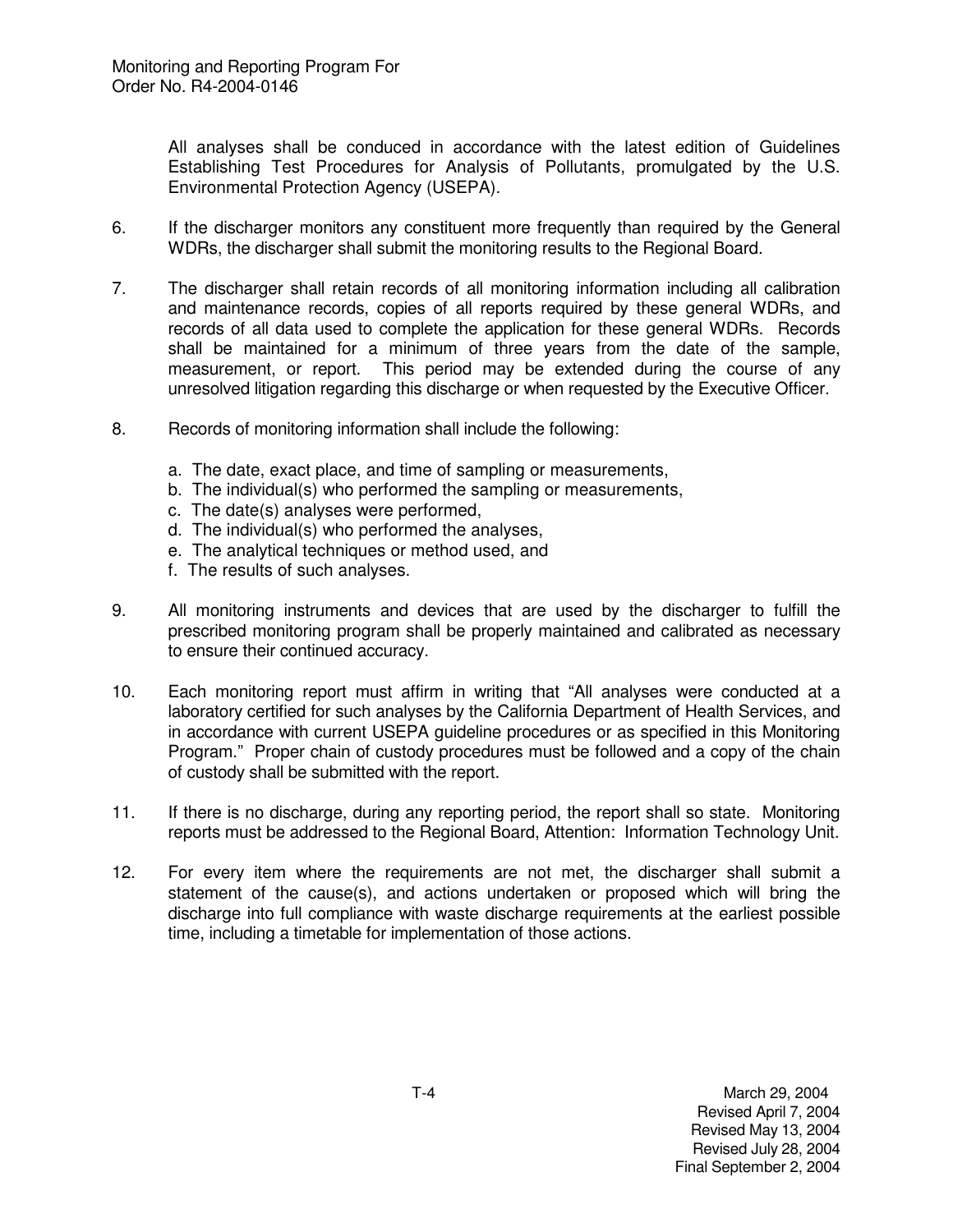- 13. The discharger shall maintain all sampling and analytical results, including strip charts; date; exact place, and time of sampling; dates analyses were performed; analyst's name; analytical techniques used; and results of all analyses. Such records shall be retained for a minimum of three years. This period of retention shall be extended during the course of any unresolved litigation regarding this discharge, or when requested by the Regional Board.
- 14. Any mitigation/remedial activity including any pre-discharge treatment conducted at the site must be reported in the quarterly monitoring report.
- 15. The discharger shall submit an annual report to the Regional Board by January 15 of each year. The report shall contain both tabular and graphical summaries of the monitoring data obtained during the previous year. In addition, the discharger shall discuss the compliance record and the corrective actions taken or planned which may be needed to bring the discharge into full compliance with the general WDRs.
- 16. Specifications in this monitoring program are subject to periodic revisions. Monitoring requirements may be modified or revised by the Executive Officer based on review of monitoring data submitted pursuant to this Order. Monitoring frequencies may be adjusted to a less frequent basis by the Executive Officer.
- 17. Each monitoring report shall contain a separate section titled "Summary of Noncompliance" which discusses the compliance record and the corrective actions taken or planned that may be needed to bring the discharge into full compliance with the WDRs. This section shall be located at the front of the report and shall clearly list all noncompliance with WDRs, as well as all exceedances of effluent limitations.

## **C. Certification Statement**

Each operation and maintenance and/or monitoring report shall contain the following completed declaration:

"I certify under penalty of law that this document, including all attachments and supplemental information, was prepared under my direction or supervision in accordance with a system designed to assure that qualified personnel properly gathered and evaluated the information submitted. Based on my inquiry of the person or persons who manage the system, or those persons directly responsible for gathering the information, the information submitted is, to the best of my knowledge and belief, true, accurate, and complete. I am aware that there are significant penalties for submitting false information, including the possibility of a fine and imprisonment.

| Executed on the | day of | at                      |  |
|-----------------|--------|-------------------------|--|
|                 |        | (Signature)<br>(Title)" |  |
|                 | T-5    | March 29, 2004          |  |

Revised April 7, 2004 Revised May 13, 2004 Revised July 28, 2004 Final September 2, 2004